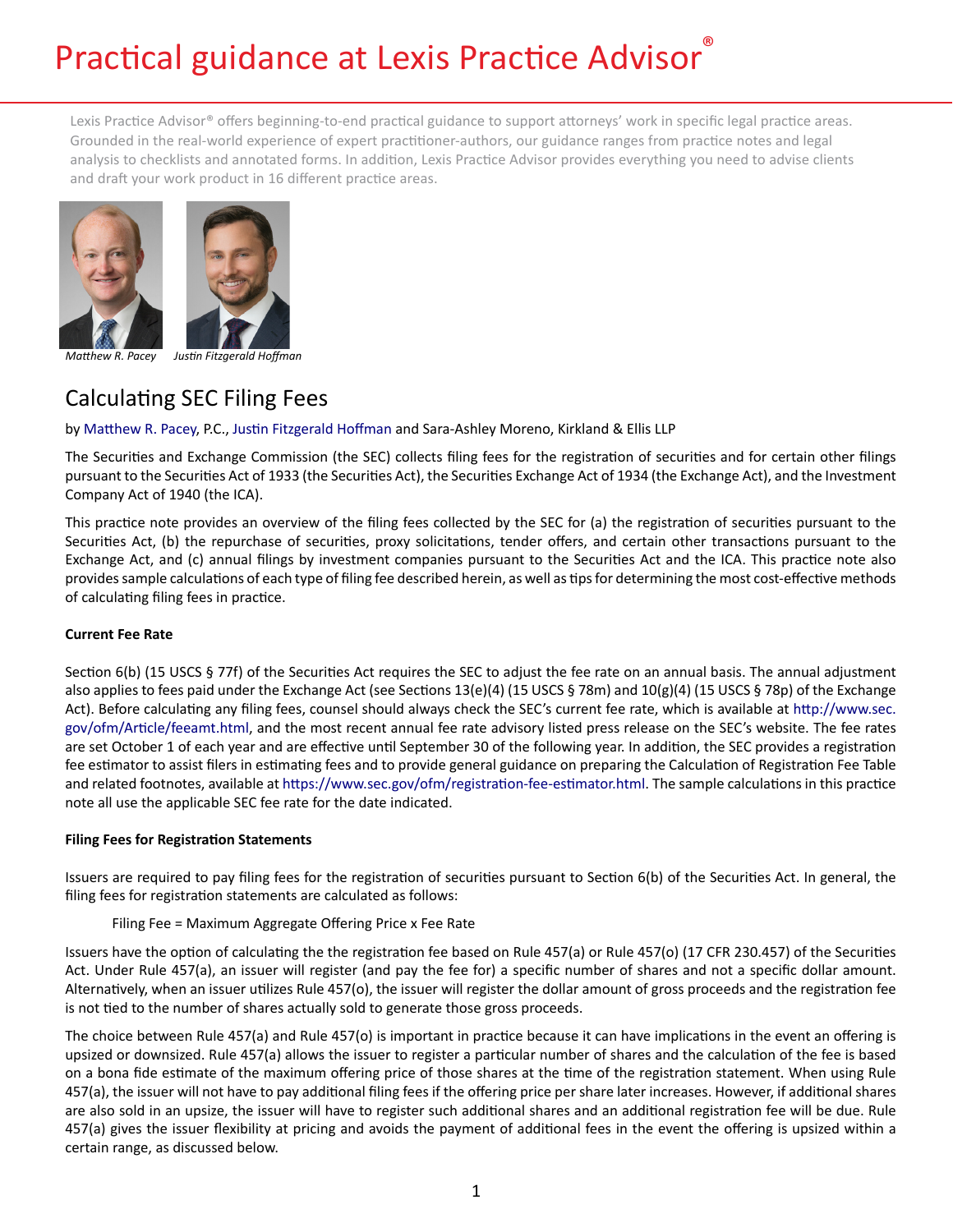Rule 457(o), on the other hand, is more useful when an issuer knows the dollar amount that it wishes to raise, regardless of the number of shares it ultimately issues. When utilizing Rule 457(o), the issuer will not have to pay additional filing fees if additional shares are issued at a lower price, so long as the maximum aggregate offering price does not increase.

Rule 457(a) and Rule 457(o) are formatted differently on the Calculation of Registration Fee table that appears on most registration statements:

#### **Rule 457(a)**

| Title of Each Class of | Amount to be | Proposed Maximum        | Proposed Maximum   | Amount of Registration |
|------------------------|--------------|-------------------------|--------------------|------------------------|
| Securities Being       | Registered   | Offering Price Per Unit | Aggregate Offering | Fee                    |
| Registered             |              |                         | Price              |                        |

#### **Rule 457(o)**

| Title of Each Class of Securities Being | Proposed Maximum Aggregate Offering | Amount of Registration Fee |
|-----------------------------------------|-------------------------------------|----------------------------|
| Registered                              | Price                               |                            |

When securities are issued for which there is already a market, the offering price and corresponding filing fee should be calculated based on the variable market price of that security. Rule 457(c) of the Securities Act provides guidance for the calculation of the applicable market price, which should be an average of either the high/low prices of the security or the bid/ask price of the security as of a specific date within five business days of filing.

# *Practice Tip during IPOs*

While Rule 457(a) is the better choice when the price per share may increase at the pricing of an initial public offering, many firsttime issuers choose to first file their registration statements using Rule 457(o). Since the Rule 457(a) table ultimately provides the market with the issuer's expectation of the share price, a new issuer should use the 457(o) table until the registration statement filed immediately prior to going effective so that the market is not informed of the issuer's valuation prior to the road show. The new issuer may then switch to using Rule 457(a) and have the benefits of the pricing flexibility granted by such rule.

For additional information on IPOs, see Initial Public Offerings Resource Kit.

# *Amendments to Registration Statements*

Under Rule 457(a), additional filing fees are required if the issuer increases the number of shares or principal amount of debt for an offering, although there are no refunds for decreases. Under Rule 457(o), additional filing fees are required if the issuer increases the aggregate amount of gross proceeds received. The additional filing fee is calculated in the same manner as the original filing fee:

Additional Filing Fee = [New Maximum Aggregate Offering Price - Original Maximum Aggregate Offering Price] x Fee Rate

For upsizing a registered offering, keep in mind that under Rule 462(b) (17 CFR 230.462(b)), a new registration statement that increases the size of the offering is limited to 20% of the maximum aggregate offering price indicated on the Calculation of Registration Fee table in the prior registration statement when it became effective. The 20% rule is expanded on in Telephone Interpretation 92 and the SEC's Compliance and Disclosure Interpretation 627.01 which provide that the 20% threshold can be determined from either the low range or the high range when utilizing Rule 457(a). For example, if an issuer has chosen to utilize Rule 457(a) and the bona fide estimate of the price per share is between \$8.00 and \$10.00, the issuer will be able to price each share at a high range of \$12.00 (\$10.00 + 20%) or \$6.00 (\$8.00 - (20% of \$10.00)) for purposes of the 20% rule. Telephone Interpretation 92 gives the issuer more flexibility in the event of a downsize since it allows the 20% threshold to be calculated from either the low range or the high range of the bona fide estimate.

#### *Pay-As-You-Go Registration Fees*

In general, filing fees must be paid on the date of filing. However, in certain cases, the SEC permits issuers to defer payment of filing fees. These are known as "pay-as-you-go" registration fees. A well-known seasoned issuer filing an automatic shelf registration statement may defer payment of filing fees until the date on which a prospectus supplement is required to be filed under Rule 424(b) (17 CFR 230.424). Certain issuers of asset-backed securities (ABS) may also defer payment of filing fees under Securities Act Rule 456(b) (17 CFR 230.456). Both WKSIs and ABS issuers opting to defer payment until a future takedown should indicate such election in the Calculation of Registration Fee table, by including "\$0" or a blank in the fee table on the cover page to the registration statement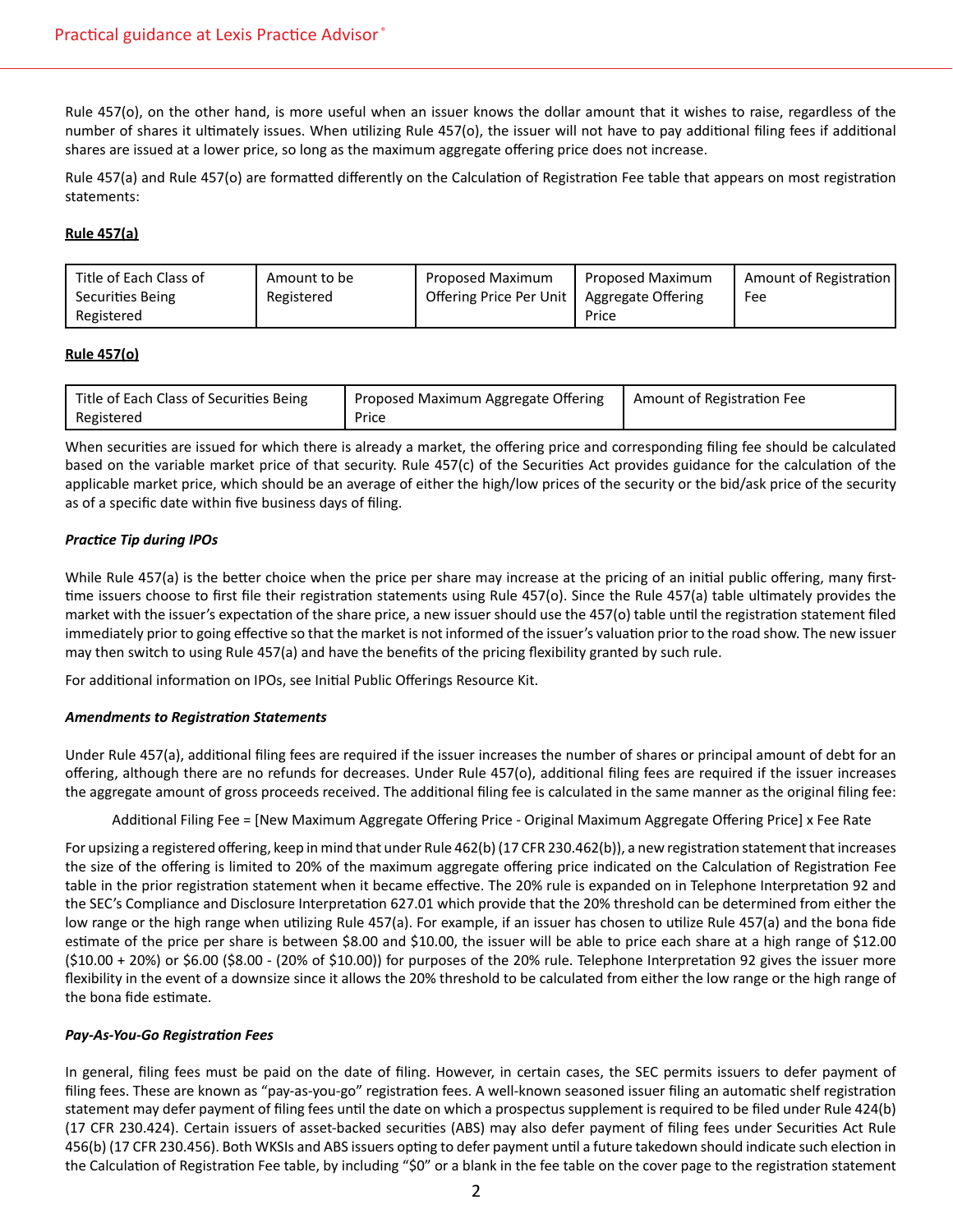for the amount of registration fee for each type of security and indicate the deferral of such fee payment in a footnote. If the SEC adjusts the fee rate after the initial registration statement has been filed, the issuer must calculate the deferred filing fee using the updated fee rate.

# *Calculating Filing Fees for Certain Types of Securities*

When calculating SEC filing fees, certain types of securities are treated differently than more standard issuances of common stock or debt. Rule 457 of the Securities Act provides additional guidance with respect to the calculation of filing fees in these situations. You should consult Rule 457 to calculate filing fees for the following types of securities:

- derivatives and other securities priced on the basis of the changing values of underlying assets (Rule 457(d))
- warrants (Rule 457(g))
- securities offered pursuant to an employee benefit plan (Rule 457(h))
- convertible securities (Rule 457(i))
- American Depositary Receipts (Rule 457(k))
- put or call options (Rule 457(l))

Rule 457 also clarifies certain situations in which filing fees are not required, such as guarantees of other securities being registered under subsection (n), securities issued for the purpose of market-making under subsection (q), and collateral certificates underlying registered ABS under subsection (t).

# *Sample Calculations*

(1) On October 1, 2016, Company X filed a registration statement for the issuance of five million shares of common stock with a proposed maximum offering price per unit of \$8. To calculate the filing fee, Company X multiplied the maximum aggregate offering price (\$40 million) by the fee rate (\$115.90 per \$1,000,000):

```
Filing Fee = $40,000,000 x .0001159 = $4,636
```
The calculation was included in the registration statement's Calculation of Registration Fee table:

| Title of Each Class<br>of Securities Being<br>Registered | Amount to be<br>Registered | Proposed Maximum<br>Offering Price Per Unit | Proposed Maximum<br><b>Aggregate Offering Price</b> | Amount of Registration<br>Fee |
|----------------------------------------------------------|----------------------------|---------------------------------------------|-----------------------------------------------------|-------------------------------|
| Common stock, par<br>value, \$0.01 per share             | 5,000,000                  | \$8                                         | \$40,000,000                                        | \$4,636                       |

(2) Company X filed an amendment to its October registration statement on August 1, 2017, for an additional one million shares of common stock, as well as \$5,000,000 in debt securities. Company X's shares traded at an average price of \$12 per share on the New York Stock Exchange (NYSE) on July 31, 2017.

The offer price of the additional common stock was \$12 million (\$12 share price x number of shares issued). To calculate the filing fee, Company X multiplied the maximum aggregate offering price (\$12 million of common stock plus \$5 million of debt securities) by the fee rate (\$115.90 per \$1,000,000):

Filing Fee = [\$12,000,000 + \$5,000,000] x .0001159 = \$1,970.30

# **Filing Fees for Exchange Act Filings**

The SEC collects fees for the following types of transactions pursuant to the Exchange Act:

- repurchases of securities under Section 13(e) (15 USCS § 78m) of the Exchange Act;
- proxy solicitations related to acquisitions, mergers, and consolidations under Section  $14(g)(1)(A)$  (15 USCS § 78n) of the Exchange Act;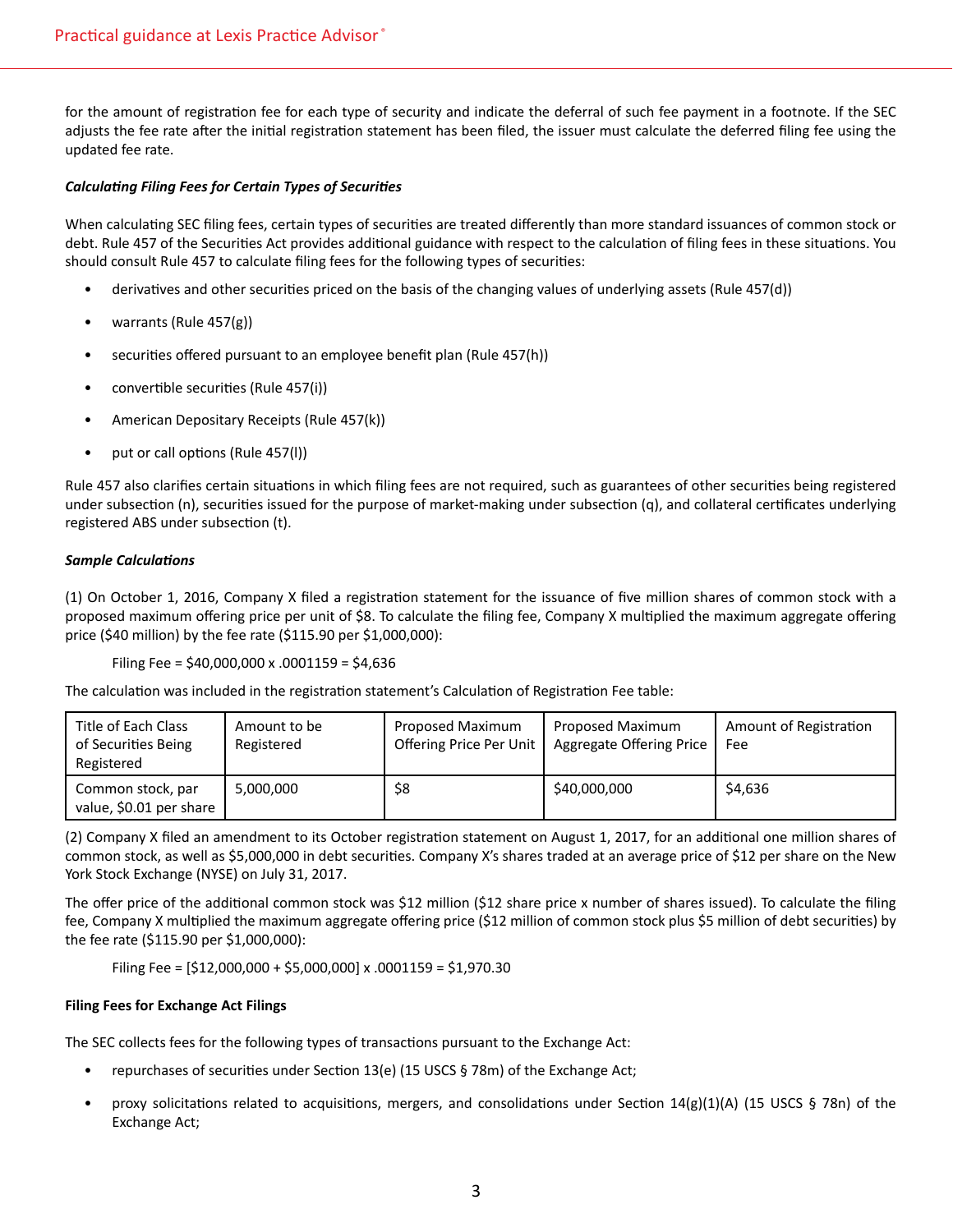- proxy solicitations related to the disposition or sale of substantially all assets under Section  $14(g)(1)(A)$  (15 USCS § 78n) of the Exchange Act; and
- tender offers made pursuant to Section  $14(d)(1)$  (15 USCS § 78n) of the Exchange Act.

In general, these types of filing fees are calculated as follows:

Filing Fee = Value of Transaction x Fee Rate

Rule 0-11 (17 CFR 240.0-11) of the Exchange Act provides additional guidance regarding the calculation of the transaction value, which typically consists of cash, securities, and/or other property. For repurchasers of securities, the fee is based on the value of the securities to be acquired. In the case of proxy solicitations for mergers, consolidations or acquisitions, the filing fee is based on the value of securities to be received by the acquiring entity. Similarly, in the case of proxy solicitations for sales or dispositions of assets, the filing fee is based on the value of securities, or other property, received for such sale.

To calculate the value of securities for which there is already a market, average either the high/low prices of the security or the bid/ ask price of the security as of a specific date within five business days of filing. Under Rule 0-11(a)(4), if there is no market for certain securities, the valuation should be calculated on the basis of the most recent book value. In addition, the value of any other property should be calculated based on an estimate of its fair market value (Rule 0-11(c)(2)(ii)).

Once the initial filing fee has been paid, any increase in the value of the transaction requires payment of an additional filing fee. Filing fees, once paid, are not refundable.

#### *Sample Calculations*

(1) On August 1, 2017, Company X filed Form SC TO-T, making an all cash tender offer of \$5 billion for the shares of Company Y. To calculate the filing fee, Company X multiplied the value of the transaction (\$5 billion) by the fee rate ((\$115.90 per \$1,000,000):

Filing Fee = \$5,000,000,000 x .0001159 = \$579,500

(2) On August 3, 2017, Company X filed Form SC TO-I to repurchase certain of its outstanding shares. Company X's shares traded on the NYSE at an average price \$13 per share on August 1, 2017 and Company X planned to purchase 7,000,000 shares. To calculate the filing fee, Company X multiplied the value of the transaction (7 million shares at a market price of \$13 per share, or \$91 million) by the fee rate (\$115.90 per \$1,000,000):

Filing Fee = \$91,000,000 x .0001159 = \$10,546.90

(3) Company X and Company Y have agreed that Company Y will merge with a subsidiary of Company X. Once the merger is completed, shareholders of Company Y will receive two (2) shares of Company X stock for each of their Company Y shares. Company Y has a total of 5,000,000 shares outstanding, which traded on the NYSE at an average price of \$5 per share on August 1, 2017.

To calculate the filing fee for its preliminary proxy solicitation filed on August 3, 2017, Company Y multiplied the value of the transaction (the value of the securities to be received by Company X, the acquiring company) by the fee rate (\$115.90 per \$1,000,000):

Value of Transaction = Shares Outstanding x Market Price =  $5,000,000 \times $5 = $25,000,000$ 

Filing Fee = \$25,000,000 x .0001159 = \$2,897.50

#### **Offsetting Fees**

The SEC collects only one fee per transaction, even if there are multiple filings associated with that transaction. Under Rule 457(b) and Rule 0-11(a)(2), required fees for filings pursuant to the Exchange Act may be reduced in an amount equal to registration fees paid pursuant to the Securities Act, and vice versa. However, no part of a filing fee is refundable.

In addition, under Rule 457(p), the filing fees from unsold securities may be carried over to offset filing fees for a subsequent offering. The subsequent registration statement, filed by the same issuer or a related entity, must be filed within five years of the original filing. Reliance on Rule 457(p) should be indicated in a note to the Calculation of Registration Fee table and the current fee rate should be used for the calculation.

#### *Sample Calculations*

(1) With respect to the merger of Company Y with a subsidiary of Company X described above, Company X filed a registration statement for the securities issued pursuant to the merger agreement on Form S-4. Because Company Y had previously paid a filing